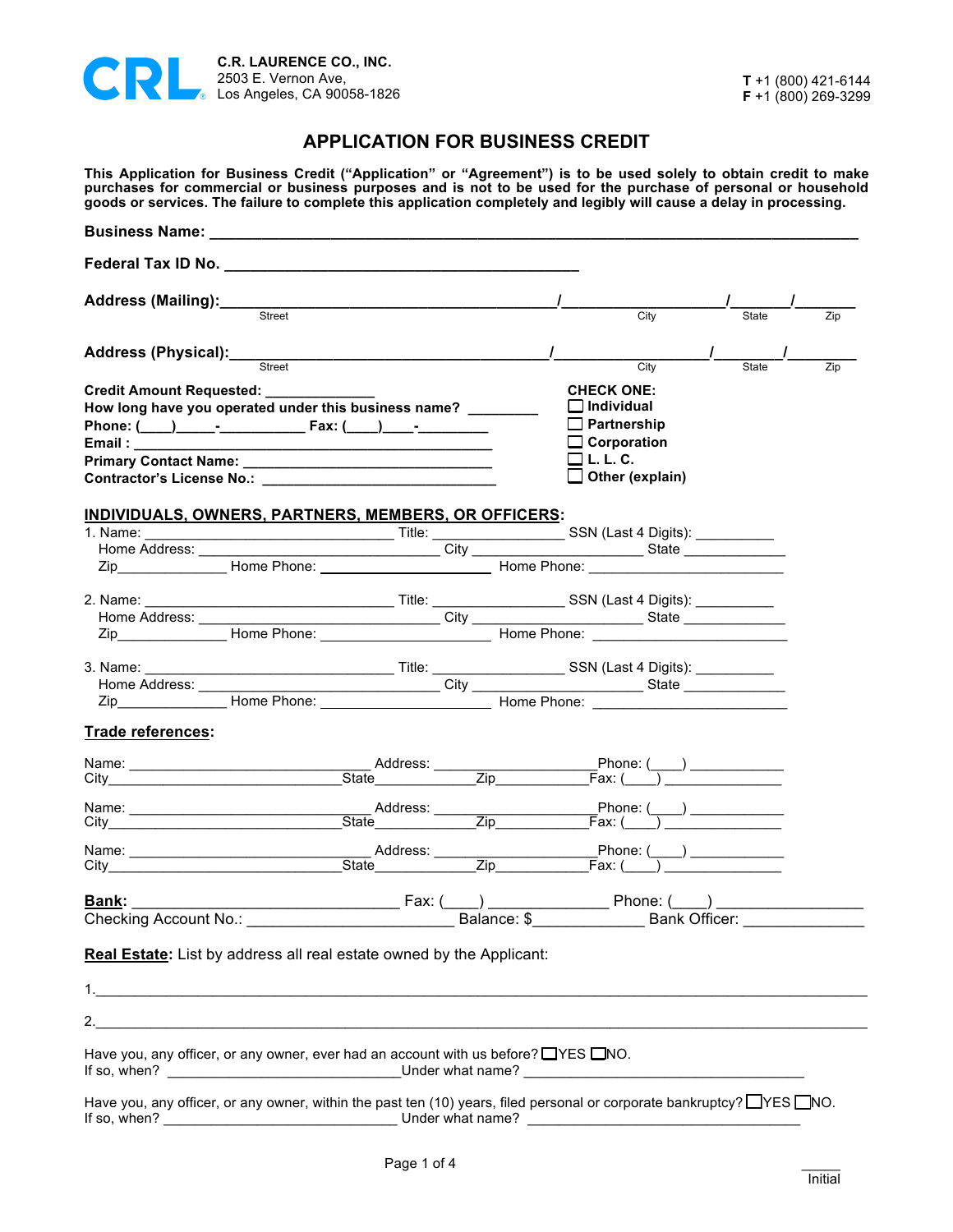

Has the Applicant ever been in business under any other name?  $\Box$  YES  $\Box$  NO. If so, under what name? If so, when? The sound of the Under what name?

## **TERMS AND CONDITIONS**

**1. Enforceability/Credit Review Authorization –** Applicant is submitting this Application in order to obtain credit from the above-referenced business ("Company"). Applicant hereby authorizes Company to obtain any information it deems necessary from any sources or references listed on this Application and from any credit bureau, creditors, trade references, banks or other financial institutions. Applicant further authorizes each of such sources, references, credit bureaus, creditors, banks and financial institutions to supply Company such information as Company deems necessary to assist it in its consideration of this Application.

**2. Payment Terms --** If this Application is accepted, Applicant agrees to pay in full the invoice price of all purchases now or hereafter made from Company promptly when due according to the terms set forth on each invoice. If the total invoice price is not paid in full on or before the due date, Applicant agrees to pay interest on the unpaid delinquent balance. This interest will be calculated at the rate of one and one-half percent (1½ %) per month (annual percentage rate 18%) or the maximum rate allowed by law, whichever is less. If Applicant should fail to fulfill any of its obligations under this Agreement, or if Company in good faith deems itself insecure because the prospect for payment is impaired or the prospect of performance of any provision of this Agreement is impaired, or if a default occurs for any other reason provided in this Agreement, then Company, at its option and without notice, may declare the entire unpaid balance owed by Applicant under this Agreement to be immediately due and payable, or terminate the credit privileges of Applicant under this Agreement, or both. Applicant agrees to pay in full all costs and expenses incurred by Company in collecting the amounts owed by Applicant under this Agreement, including any and all court costs and attorneys' fees. Payments received will be applied against open items on unpaid invoices in an order and sequence determined by Company in its sole discretion.

**3. Returned Checks --** Checks returned unpaid by your bank are automatically deposited a second time in an effort to clear your payments before they are returned to Company. Returned checks regardless of the reason, are subject to a service charge in an amount not to exceed applicable law.

**4. Credit Discretion --** Notwithstanding any term or condition herein to the contrary, this Agreement shall not be construed as imposing any obligation on the part of Company to furnish credit in any amount, and Company in its sole discretion, may terminate or limit the Applicant's credit privileges without prior notice to Applicant. The exercise of this discretion shall be in addition to any right or remedy which Company may have pursuant to this Application and applicable law.

5. Default -- The occurrence of any of the following events shall constitute default under this Agreement: (a) Applicant<br>fails to fulfill any obligation of this Agreement or to perform, or rectify the breach of any warrant Applicant in this Agreement; (b) Applicant, or a guarantor of Applicant's indebtedness under this Agreement, dies, terminates existence, abandons its business, becomes insolvent, bankrupt, becomes subject to receivership, insolvency, or similar proceedings, or makes an assignment for the benefit of creditors; (c) Any information or other representations now or hereafter made or furnished to Company by Applicant or at Applicant's request or instructions is, or is believed by Company to be, inaccurate, incomplete, or false in any material respect; (d) Applicant violates or breaches any provision of this Agreement; (e) Any Collateral which is security for Applicant's indebtedness under this Agreement is lost, suffers material damage or destruction, is levied upon, becomes subject to a receivership, or cannot be located within five (5) days after Company demands to inspect the same; or (f) Any other event which causes Company to deem itself insecure or to believe that the prospect of performance of any provision of this Agreement by Applicant is impaired.

6. **Defective Material --** Applicant acknowledges that Company accepts no responsibility for the installation or<br>placement of any materials furnished by Company, unless those materials are installed by Company personnel pu written contract or other written agreement. Any defect in project design or installation, and any misuse or failure to properly maintain any installation of Company's materials voids any and all warranties (express or implied) by Company, except warranty of title. All materials furnished by Company must be inspected by Applicant, and any claimed defect or nonconformity must be communicated to Company in writing within five (5) days after Applicant receives the materials which is claimed to be defective.

**7. Invoices --** All payments for materials furnished by Company shall be made upon the basis of materials delivered (or picked up) as shown by Company's delivery ticket(s), whether signed by Applicant or not, and by Company's delivery records. For materials purchased, Applicant will receive invoices from Company showing amounts delivered and payments due. Failure on the part of Applicant to dispute in writing the accuracy within twenty (20) days after its initial receipt constitutes agreement to the correctness of the invoice and acceptance of the materials covered by the invoice. Payment to Company shall be due pursuant to invoice terms, and is not contingent upon Applicant's receipt of payment or approval from any third party.

**8. Sales & Use Tax --** Applicant agrees that in the event Company is to pay sales, transaction privilege, or use taxes to any governmental or regulatory authority in connection with any sale of tangible property or other items or materials to Applicant, Applicant will, upon demand, reimburse, indemnify and hold harmless Company for the amount of any such tax paid, and for the amount of all costs or attorneys' fees incurred by Company in contesting or collecting such tax.

**9. Waiver –** Company may, at its option, permit Applicant to remedy any default under this Agreement without waiving the default so remedied or any other subsequent or prior default by Applicant, Applicant waives notice of default of this Agreement and waives presentment, demand, protest and notice of dishonor as to any instrument.

**10. Corporate Authority --** Applicant warrants and represents that it has authority to enter into this Agreement and that any person signing this Agreement has been duly authorized to execute this Agreement for and on behalf of Applicant. Applicant acknowledges that Company is relying upon the creditworthiness and financial ability of the owner(s) and upon the business name of Applicant; therefore, the owner(s) of Applicant shall be liable to Company for all indebtedness of Applicant then existing and thereafter incurred.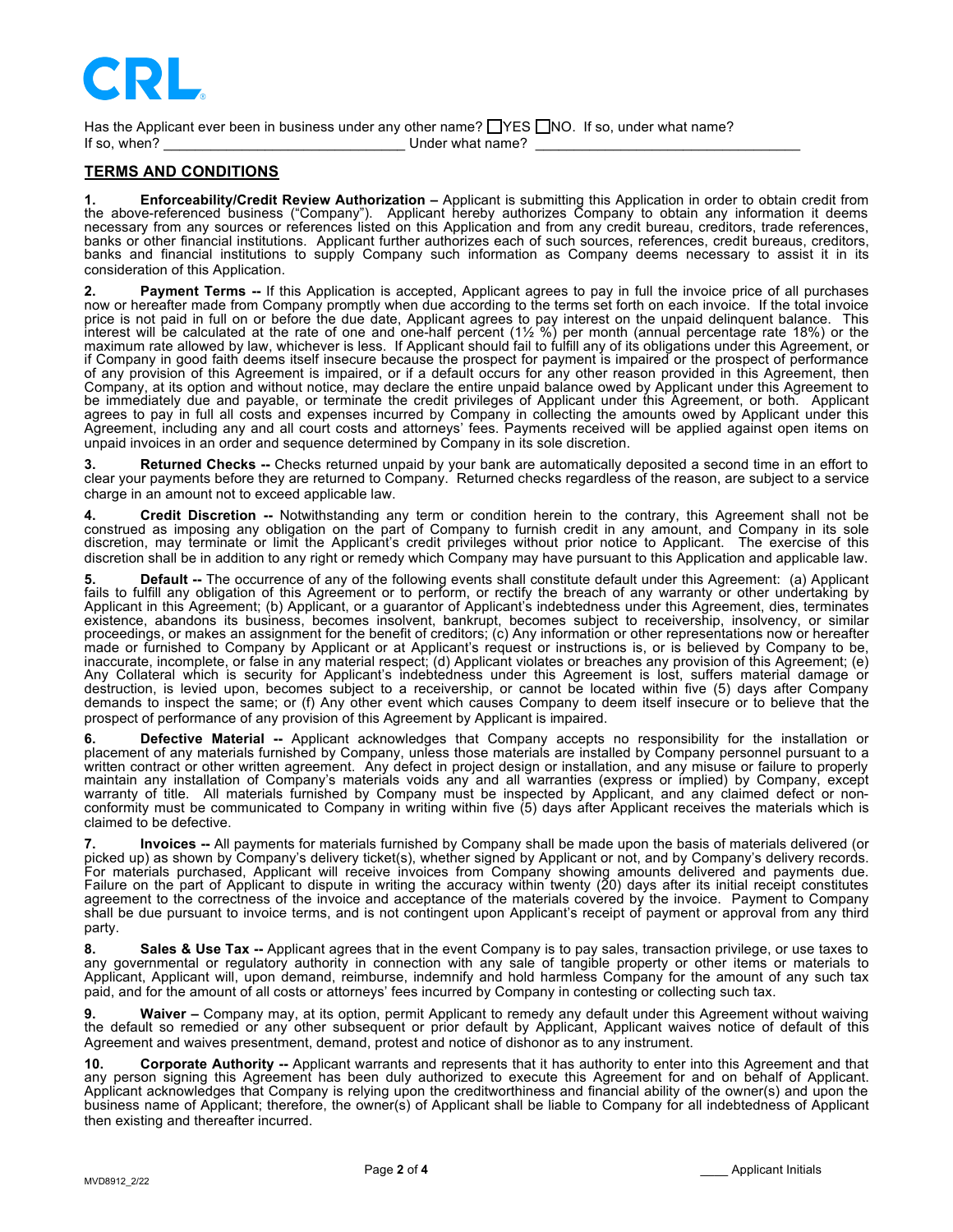

**11. Accuracy of Information --** Applicant certifies that any and all information now or hereafter supplied to Company by Applicant, or at Applicant's request or instruction, is both accurate and complete, and Applicant will, upon request, establish the accuracy and completeness of any such information. Applicant shall promptly notify Company if Applicant should change its name or begin to do business under any other name. Applicant shall promptly notify Company if Applicant should incorporate or organize its business at any time subsequent to the date of this application.

**12. Project Information --** Applicant shall provide Company upon request information regarding bonding companies, general contractors, or owners for the purpose of filing preliminary notices, claims on payment bonds, or liens.

**13. Modification --** The terms of this Agreement may be modified or amended by Company at any time upon thirty (30) days notice to Applicant in the invoices, or otherwise.

**14. Credit Experience Reporting --** Applicant hereby acknowledges Company may report its credit experience with<br>Applicant, including Applicant's payment history, account balances, and other information, to a credit report credit reporting agency will make this information, as well as information received by other creditors of Applicant, available to the public. Company will use commercially reasonable efforts to ensure that its reporting, as it pertains to Applicant's credit experience, is accurate and complete. Company will also work in good faith with Applicant to correct any incorrect information reported by Company. Applicant acknowledges, affirms, and agrees that Company will not be liable to Applicant for any type of damages, claims, costs, allegations, assertions, actions, liabilities, costs or expenses stemming from Company's reporting of Applicant's credit experience to a credit reporting agency. Applicant's sole remedy in the event of incorrect information is to request that Company work in good faith to submit corrected information to the applicable reporting agency.

**15. Business Purposes --** Applicant agrees that this Account shall be used only for purchases for commercial or business purposes, and not for personal, family, or household purposes, and you understand that Company is relying upon this representation in entering into this Agreement. In this connection, you understand that your agreement not to use this Account for personal, family or household purposes means that important duties imposed upon us, and important rights conferred upon a consumer, pursuant to certain federal or state laws, will not apply to this Account.

**16. DAMAGE LIMITATION**. **IN NO EVENT SHALL Company BE LIABLE UNDER THIS AGREEMENT TO THE APPLICANT FOR ANY CONSEQUENTIAL, INCIDENTAL, INDIRECT, EXEMPLARY, SPECIAL OR PUNITIVE DAMAGES, INCLUDING ANY DAMAGES FOR BUSINESS INTERRUPTION, LOSS OF USE, REVENUE OR PROFIT, WHETHER ARISING OUT OF BREACH OF CONTRACT, TORT (INCLUDING NEGLIGENCE) OR OTHERWISE, REGARDLESS OF WHETHER SUCH DAMAGES WERE FORESEEABLE AND WHETHER OR NOT THE APPLICANT WAS ADVISED OF THE POSSIBILITY OF SUCH DAMAGES, TO THE MAXIMUM EXTENT THAT SUCH DAMAGES MAY BE DISCLAIMED UNDER APPLICABLE LAW**.

**17. Additional Provisions –** (a) The rights and remedies of Company stated in this Agreement are cumulative and are in addition to any other rights or remedies provided by law. This Agreement shall not be binding upon Company or inure to the benefit of Applicant until written acceptance by Company. In the event that Applicant requests the extension of credit through subcontract or other work to be furnished by Company, any such agreement shall be in writing. In that event, that subcontract or other agreement shall be subject to the terms of this Credit Application, and in the event of conflict, the terms of this Credit Application shall govern over any inconsistent term. (b) Applicant agrees that Company shall have the right to set off any amounts which may become payable by Applicant (or any of its affiliates if Applicant is a corporation, partnership, or limited liability company) to Company arising, either directly or indirectly, from the granting of credit to, and the establishment of an account for, Applicant hereunder against any amounts which Company may owe to Applicant whether arising from the credit granted hereunder or under any contract, subcontract, purchase order, or other agreements(s) between Applicant and Company or Company's parent and affiliate corporations. (c) Applicant acknowledges and agrees that in the event Company terminates Applicant's credit account for whatever reason, Company shall have the right, at its option, to terminate or suspend performance of any contracts, subcontracts, purchase orders, or other agreements to which Applicant (or any of its affiliates if Applicant is a corporation or limited liability company) and Company are parties thereto without liability therefore. (d) Applicant acknowledges and agrees that any and all funds paid to Applicant for any work or materials supplied by Company shall be held by Applicant in trust for the payment of Applicant's indebtedness to Company. Neither Applicant, nor any person claiming under or through Applicant, shall have any legal or equitable interest or ownership rights of any nature in funds held in trust unless and until the purpose and intent of such trust is fully discharged. The holding of funds in trust shall be for the sole benefit and protection of Company, and no third party shall have any rights in such funds as a beneficiary or otherwise. (e) Applicant acknowledges and agrees that Company shall have the continuing right at any time to request and receive from Applicant (i) payment assurances of Applicant's outstanding account balance; and (ii) updated financial information for the credit privileges extended hereunder. (f) A copy of this Application shall be considered an original of the document, and shall have the same force and effect as a signed original.

**18. Warranty --** Company MAKES NO WARRANTIES, EXPRESS OR IMPLIED, AND SPECIFICALLY MAKES NO WARRANTY OF MERCHANTABILITY OR FITNESS FOR ANY PARTICULAR PURPOSE ON ANY PRODUCTS SOLD TO APPLICANT. ANY DEFECTS CAUSED BY IMPROPER USE, DESIGN, INSTALLATION, OR MAINTENANCE VOID ANY AND ALL WARRANTIES EXPRESSED OR IMPLIED, AND WHICH OTHERWISE APPLY. **IT IS AGREED THAT COMPANY SHALL NOT BE RESPONSIBLE FOR ANY DAMAGES WHICH EXCEED THE INVOICE PRICE OF ANY MATERIALS WHICH ARE DETERMINED TO BE DEFECTIVE OR NON-CONFORMING.**

**19. Binding Agreement --** This Agreement shall inure to the benefit of the successors and assigns of Company, and shall be binding upon Applicant's heirs, legatees, devisees, personal representatives, successors and assigns.

**20. Applicable Law --** Applicant and Company agree that the laws of that State where the Company's main office is located shall govern the interpretation of this Agreement.

**21. MANDATORY BINDING ARBITRATION: ANY DISPUTE ARISING UNDER OR RELATED TO THIS AGREEMENT, INCLUDING ANY CLAIMS RELATED TO THE MATERIALS SUPPLIED BY COMPANY, SHALL BE SUBMITTED TO AND RESOLVED BY BINDING ARBITRATION BY A SINGLE ARBITRATOR IN THE STATE AND COUNTY WHERE APPLICANT PURCHASED THE MATERIALS OR SERVICES FROM**